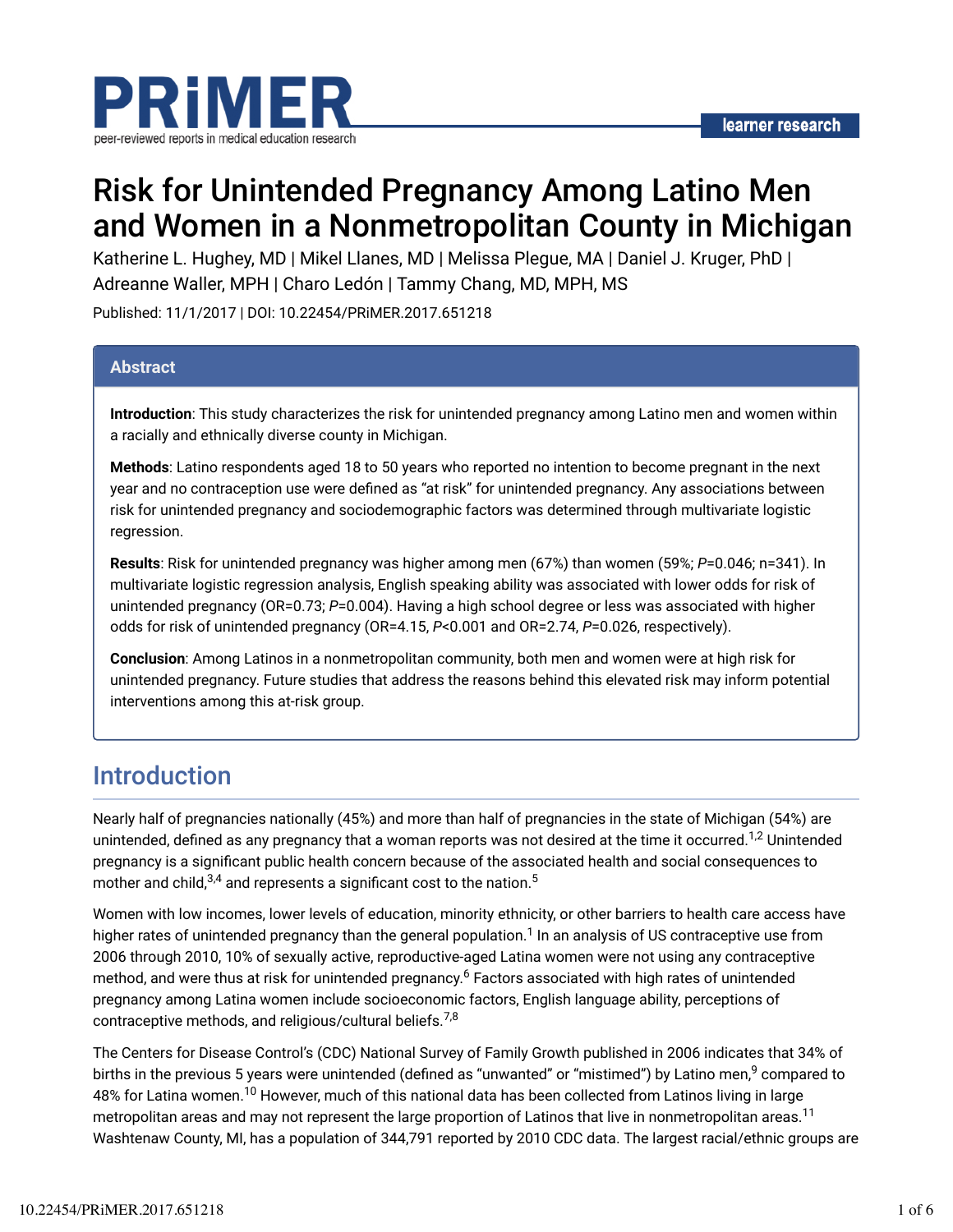white (74.5%), black/African American (12.7%), Asian (7.9%), and Latino/Hispanic (3.5%).<sup>12</sup> The aim of this study was to build on this existing national data with community-level findings on the current risk for unintended pregnancy among Latino men and women in a nonmetropolitan county.

## Methods

### *Design and Sample*

*Encuesta Buenos Vecinos* (EBV, "Good Neighbors Survey") is a community-based participatory research project that administered a health survey of Latinos in Washtenaw County, MI. To obtain a representative sample based on estimates of the population size (12,000 to 15,000), nearly 500 Latino men and women were surveyed anonymously via either a paper survey (distributed door-to-door or available in community meetings at various community centers) or an online survey (distributed via community email listservs or through social media sites). Self-identified Latino respondents aged 18 to 50 years were included in the sample.

### *Data Collection and Outcomes*

The survey was administered in English or Spanish by trained, paid community members to respondents between September and December 2013. Data collected included sociodemographic characteristics, intentions regarding future childbearing, and use of any contraceptive method, in addition to other health and community-related data. The sample composition was monitored for representativeness of the local population to ensure external validity.

### *Analysis*

Risk for unintended pregnancy among all respondents was determined by using two questions from the survey: "How do you feel about having a child now or sometime in the future?" and "Are you or your partner doing anything now to prevent pregnancy?" Respondents who indicated no desire to have a child or a desire but greater than 1 year from now and no current use of any contraceptive method were coded as "at risk" for unintended pregnancy.

Descriptive statistics were used to determine the characteristics of the sample. Multivariate logistic regression was used to determine any association between risk for unintended pregnancy and sociodemographic variables.

This subanalysis of EBV data was deemed exempt from review by the University of Michigan Institutional Review Board.

### **Results**

Our sample (n=341) included 57% women and 43% men with mean ages 31.3 and 32.7 years, respectively. There were no significant differences between men and women in regards to education, marital status, and number of children (Table 1).

Of women of childbearing age who had no desire or desired a child more than 1 year from time of survey, 59% reported no use of a contraceptive method. Of male respondents ages 18 to 50 years who had no desire or who desired a child greater than 1 year from time of survey, 67% reported no use of a contraceptive method. This rate was significantly different from women respondents (P=0.046).

Analyses were limited to men ages 18 to 50 for ease of comparison with women respondents. As men can contribute biologically to a pregnancy at nearly any adult age, a sensitivity analysis was performed that included older men; results did not differ from those reported.

As shown in Table 2, English speaking ability was associated with lower odds for risk of unintended pregnancy (OR=0.73, *P*=0.004). Having a high school degree or less than a high school degree was associated with higher odds (OR=4.15, *P*<0.001 and OR=2.74, *P*=0.026, respectively).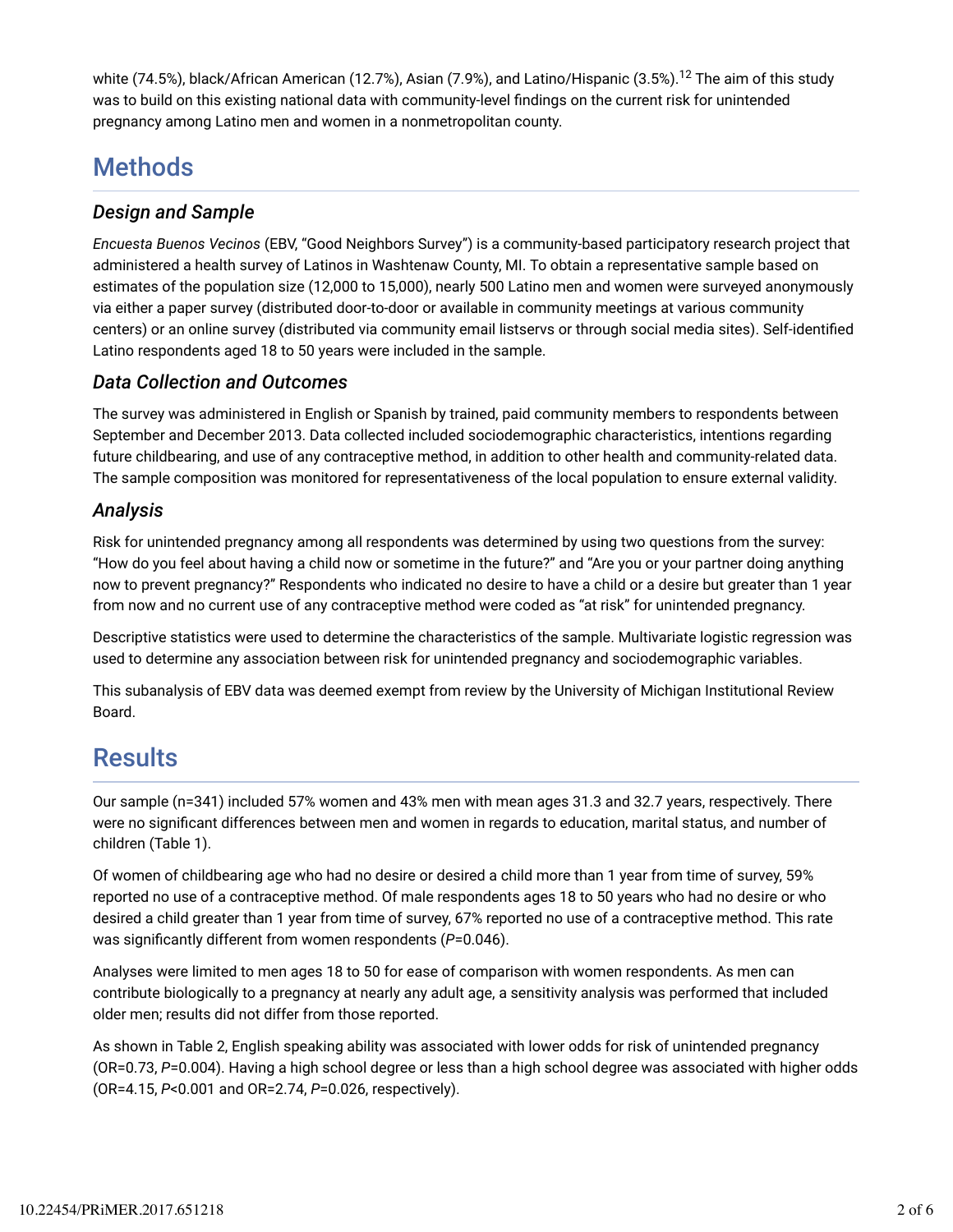## **Discussion**

Compared to the risk for unintended pregnancy among Latina women nationally (10%), the risk among our female sample from a diverse nonmetropolitan county is significantly higher (59%). The risk for Latino men in our sample is even higher (67%). This builds on existing national data by characterizing risk for unintended pregnancy for Latino men and women in the same nonmetropolitan community and has several implications.

First, although it is possible that respondents in our survey chose not to prevent pregnancy despite not wanting to become pregnant, these findings suggest a need for increased attention to possible barriers to contraception use among the many Latino men and women in nonmetropolitan communities. Latinos in these communities may be reluctant to advocate for necessary health care due to concerns regarding legal residency status. Nonmetropolitan communities often lack the resources of larger metropolitan communities, including language-concordant health care providers and facilities. This may help to explain lower odds for risk of unintended pregnancy among Latinos who speak better English and have completed more education. Latino men and women living in nonmetropolitan communities may also experience lower neighborhood social cohesion due to lower concentrations of Latino community members or fewer culturally appropriate community resources, increasing their risk of poorer physical and mental health.<sup>13</sup> Men may be at particularly high risk in this community due to many factors ranging from cultural norms that defer contraceptive choices to women, to health care provider tendency to screen only women for pregnancy intentions and contraception use. Further in-depth studies are required to fully understand this phenomenon.

Next, interventions that incorporate education and direct patient care that include men may be vital in reducing risk for unintended pregnancy in these groups. Policy changes that include improved access to male-specific contraception may also reduce risk. Several programs to improve access to contraceptives for uninsured or underinsured women currently exist in Washtenaw County, MI. However, none of these extend coverage to men, making access to services such as vasectomy unattainable for many.

Although the EBV is the largest needs assessment of Latinos to date in Washtenaw County, our findings should be considered with the following limitations. Our sample was drawn from one diverse Michigan county and may not be generalizable to different populations. Also, our results depend on self-report from a large survey intended to garner diverse data about health status and behaviors, but not limited to reproductive behaviors or attitudes. While this can be considered a limitation, it also minimizes the effect of desirability bias, making our findings more conservative and thus likely more reliable.

### **Conclusion**

Our study adds new information regarding the risk for unintended pregnancy among Latinos that live in nonmetropolitan communities. Interventions that focus on men and women as equal agents in family planning may help to reduce unintended pregnancy among Latinos in Washtenaw County, MI, and other similar nonmetropolitan communities.

### Tables and Figures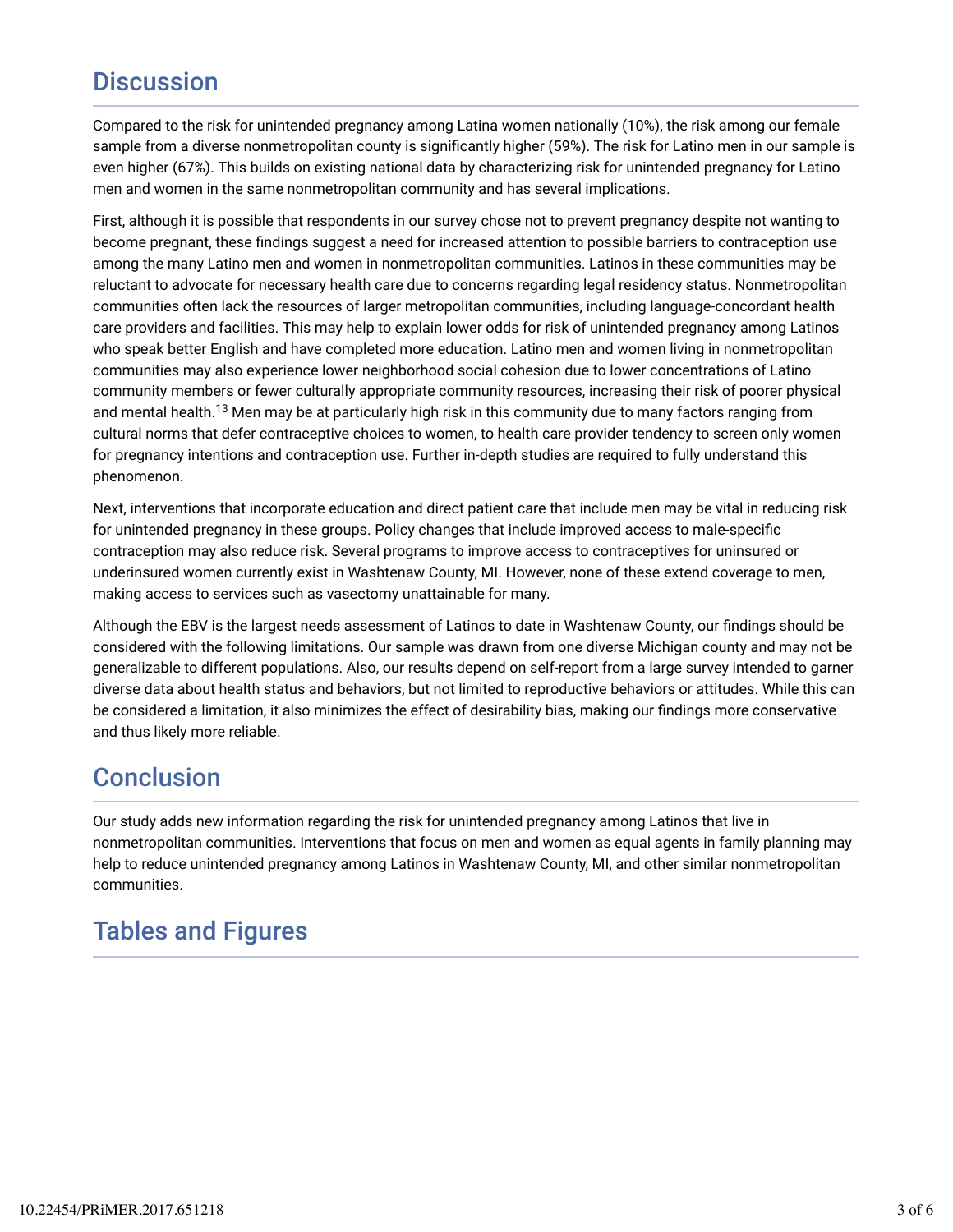| <b>Variable</b>                          | Women $(n=192)$ | Men $(n=149)$  |  |
|------------------------------------------|-----------------|----------------|--|
| Age, P value=0.017 *                     | n (%)           | n (%)          |  |
| 18-29                                    | 86 (44.8)       | 72 (48.6)      |  |
| 30-44                                    | 92 (47.9)       | 53 (35.8)      |  |
| 45-64                                    | 14(7.3)         | 21 (14.2)      |  |
| $65+$                                    | 0(0.0)          | 2(1.4)         |  |
| Mean(SD), P value=0.239 #                | 31.3(8.2)       | 32.7 (12.0)    |  |
| Education, P value=0.849 *               |                 |                |  |
| < HS diploma                             | 50 (26.3)       | 45 (30.6)      |  |
| HS grad                                  | 69 (36.3)       | 51 (34.7)      |  |
| Some college                             | 13(6.8)         | 10(6.8)        |  |
| Bachelors+                               | 58 (30.5)       | 41 (27.9)      |  |
| No response                              | $\overline{2}$  | $\overline{2}$ |  |
| Marital Status, P value=0.831 *          |                 |                |  |
| Married/committed                        | 122 (64.2)      | 94 (63.1)      |  |
| Other (Single, dating, widowed)          | 68 (35.8)       | 55 (36.9)      |  |
| No response                              | $\overline{2}$  | 0              |  |
| Insurance, P value<0.001 *               |                 |                |  |
| No                                       | 31 (16.9)       | 51 (35.2)      |  |
| Yes                                      | 152 (83.1)      | 94 (64.8)      |  |
| Number of Children<18, P value=0.122*    |                 |                |  |
| 0                                        | 73 (38.2)       | 74 (50.7)      |  |
| 1                                        | 50 (26.2)       | 27 (18.5)      |  |
| 2                                        | 46 (24.1)       | 32 (21.9)      |  |
| $3+$                                     | 22 (11.5)       | 13 (8.9)       |  |
| No response                              | $\mathbf{1}$    | 3              |  |
| English Speaking Ability, P value=0.031* |                 |                |  |
| Not at all                               | 19 (9.9)        | 6(4.0)         |  |
| Poorly                                   | 34 (17.8)       | 29 (19.5)      |  |
| Fair                                     | 29 (15.2)       | 25 (16.8)      |  |
| Well                                     | 28 (14.7)       | 10(6.7)        |  |
| Very well                                | 21(11.0)        | 27(18.1)       |  |
| Excellent                                | 60 (31.4)       | 52 (34.9)      |  |
| No response                              | $\mathbf{1}$    | 0              |  |

# Table 1: Sample Demographics and Comparison of Women and<br>Men, EBV, Washtenaw County, Michigan, 2013. n=341

Key: EBV= Encuesta Buenos Vecinos, HS=High School, \*=Chi-squared test, #=Student's t-test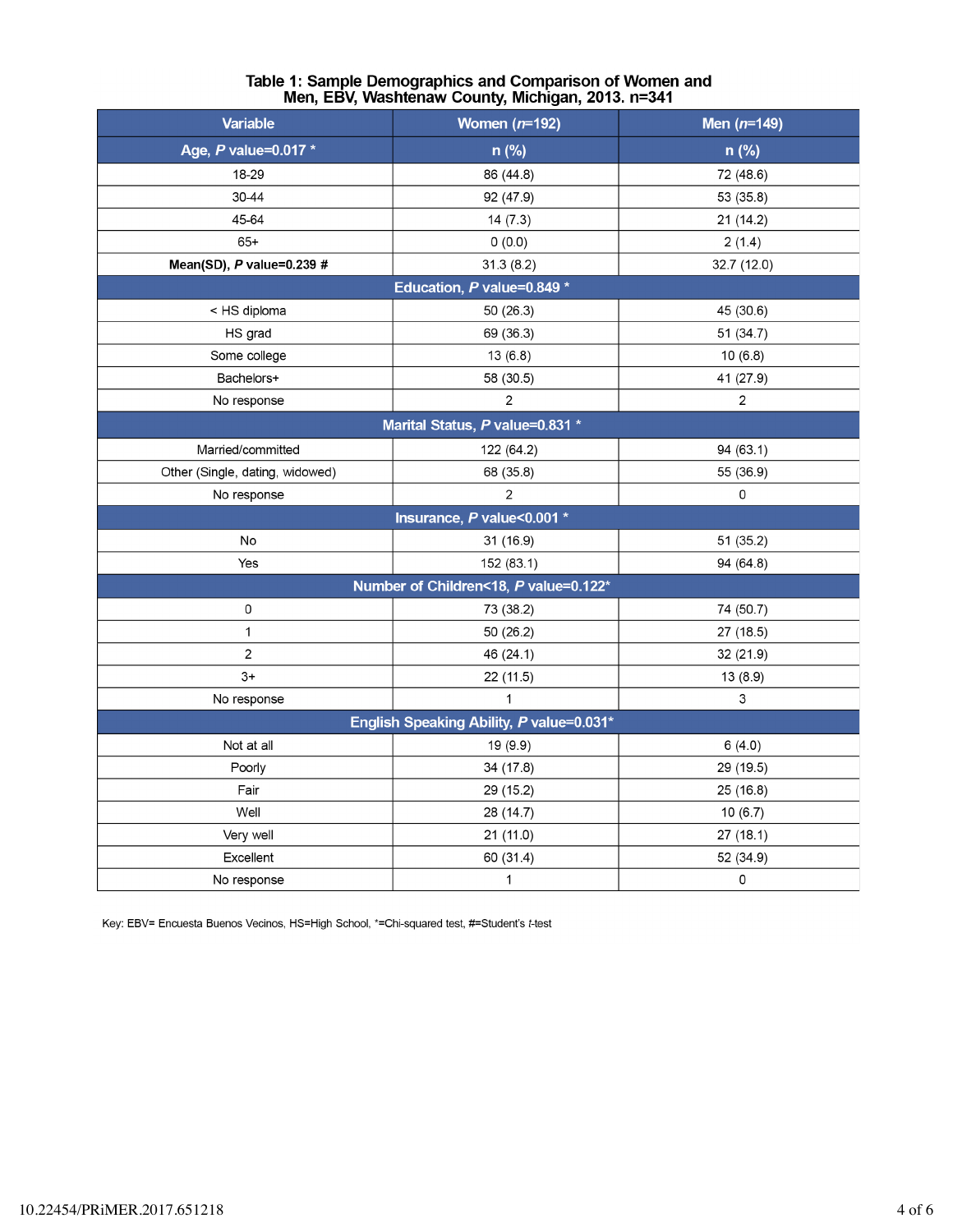| <b>Predictor</b>           | OR (95% CI)       | $P$ value |
|----------------------------|-------------------|-----------|
| <b>Access to Insurance</b> |                   |           |
| No                         | Reference         |           |
| Yes                        | 0.91(0.49, 1.70)  | 0.774     |
| Gender                     |                   |           |
| Female                     | Reference         |           |
| Male                       | 1.69 (0.98, 2.91) | 0.057     |
| Age                        | 1.02 (0.98, 1.06) | 0.274     |
| <b>Married</b>             |                   |           |
| No                         | Reference         |           |
| Yes                        | 1.01 (0.58, 1.76) | 0.963     |
| <b>Education</b>           |                   |           |
| < HS diploma               | 2.74 (1.13, 6.68) | 0.026     |
| HS grad                    | 4.15 (2.16, 7.98) | < 0.001   |
| Some college               | 2.15 (0.80, 5.78) | 0.127     |
| Bachelors+                 | Reference         |           |
| <b>English Ability</b>     | 0.73(0.59, 0.91)  | 0.004     |

#### Table 2: Relationship Between Risk for Unintended Pregnancy and Sociodemographic Factors From Multivariable Logistic Regression

Bold= Statistically significant as defined by  $P<0.05$  in two-tailed test.

### Acknowledgements

The authors thank Dr Patricia Mullan for her review and consultation of this manuscript.

#### **Funding Source**

*Encuesta Buenos Vecinos* (EBV) received funding from the following:

- US Housing and Urban Development, Sustainable Communities Grant; Washtenaw County Office of Community and Economic Development—CCPGMI0057-11
- Michigan Institute for Clinical Health Research—2UL1TR000433-06
- Michigan Department of Community Services—Health Equity Capacity Building Project 93.991

EBV was a collaborative project with Washtenaw County Public Health, University of Michigan-School of Public Health, and Casa Latina.

### Corresponding Author

Katherine L. Hughey, MD

Department of Family Medicine, University of Michigan Medical School, 1150 West Medical Center Drive, M7300 Medical Science I, SPC 5625, Ann Arbor, Michigan 48109-5625. 224-639-3989. Fax: 734-615-2687 klemler@med.umich.edu

#### **Author Affiliations**

Katherine L. Hughey, MD - University of Michigan Department of Family Medicine Mikel Llanes, MD - University of Michigan Department of Family Medicine Melissa Plegue, MA - University of Michigan School of Medicine, Department of Family Medicine Daniel J. Kruger, PhD - University of Michigan School of Public Health Adreanne Waller, MPH - Washtenaw County Public Health, Ypsilanti, MI